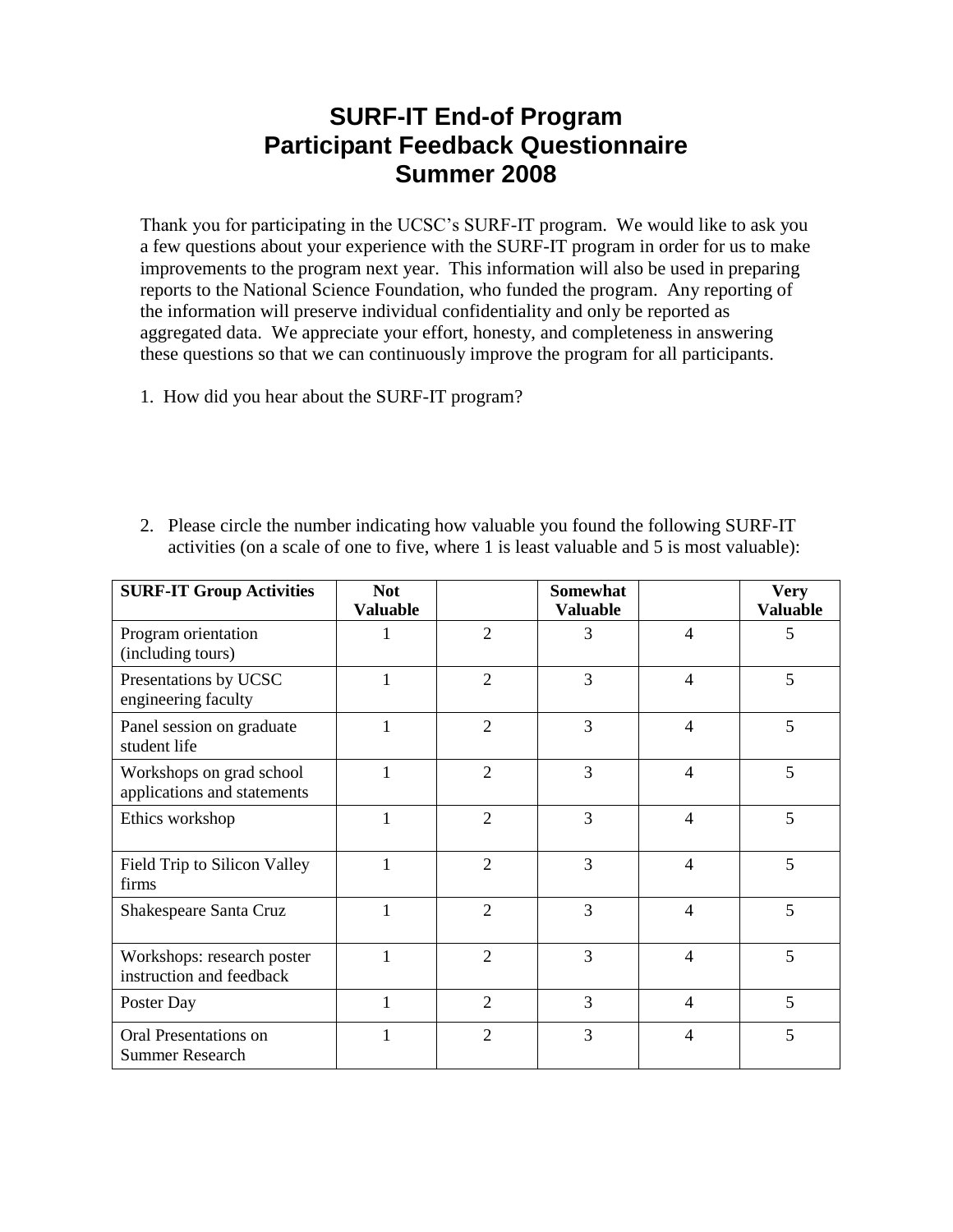3. What suggestions would you make, if any, for improving the formal SURF-IT activities in future years (including additional topics or activities we could provide)?

- 4. The SURF-IT program also encourages SURF-IT participants to organize social activities and outings on their own (e.g., trips to San Francisco, bonfires on the beach). How did these informal social activities enhance your summer experience? Do you have any suggestions for changing the number or type of informal SURF-IT activities that take place during the program?
- 5. What did you learn from your program experiences in the way of specific research skills or "what engineering/computer science research is all about"?

6. How satisfied were you with the level of guidance and support that you received from your faculty mentor and other members of your lab group? (Circle the number that best describes your level of satisfaction.)

| Not at all<br>satisfied | Not very<br>satisfied | Somewhat<br>satisfied | Satisfied | Very Satisfied |
|-------------------------|-----------------------|-----------------------|-----------|----------------|

Comments: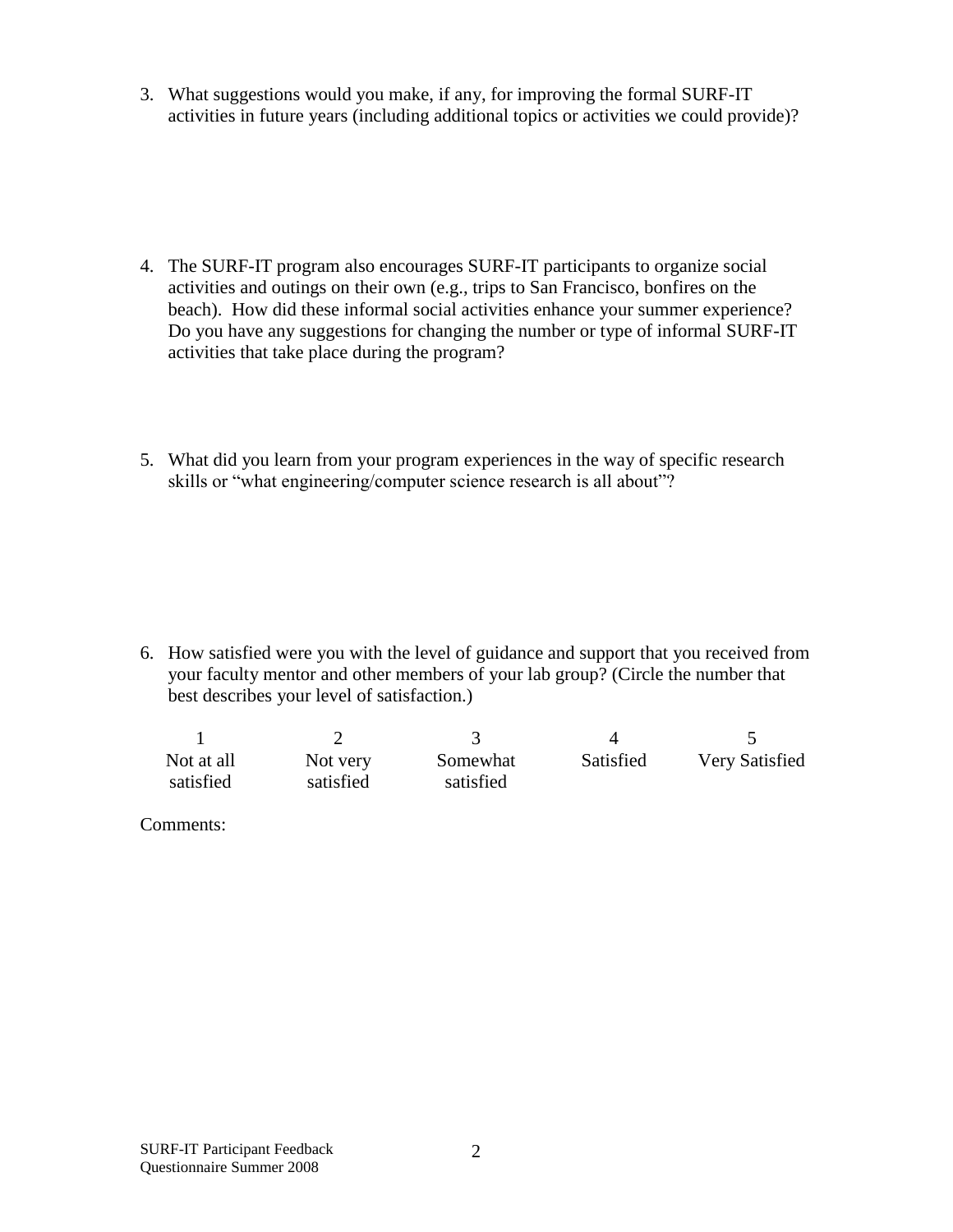7. How satisfied were you with your experiences working on a research project and with the results of your project? (Circle the number that best describes your level of satisfaction.)

| Not at all | Not very  | Somewhat  | Satisfied | Very Satisfied |
|------------|-----------|-----------|-----------|----------------|
| satisfied  | satisfied | satisfied |           |                |

Comments:

- 8. In what ways did participating in the SURF program as a whole change your academic or career interests and plans, if at all?
- 9. What suggestions would you make, if any, about how to improve the SURF-IT program as a whole in future years?

10. Overall, how would you rate your experience in the SURF-IT program as a whole?

| Very Bad | Poor | Satisfactory | Good | Outstanding |
|----------|------|--------------|------|-------------|

What was the best part of the program for you?

What was the worst part of the program for you?